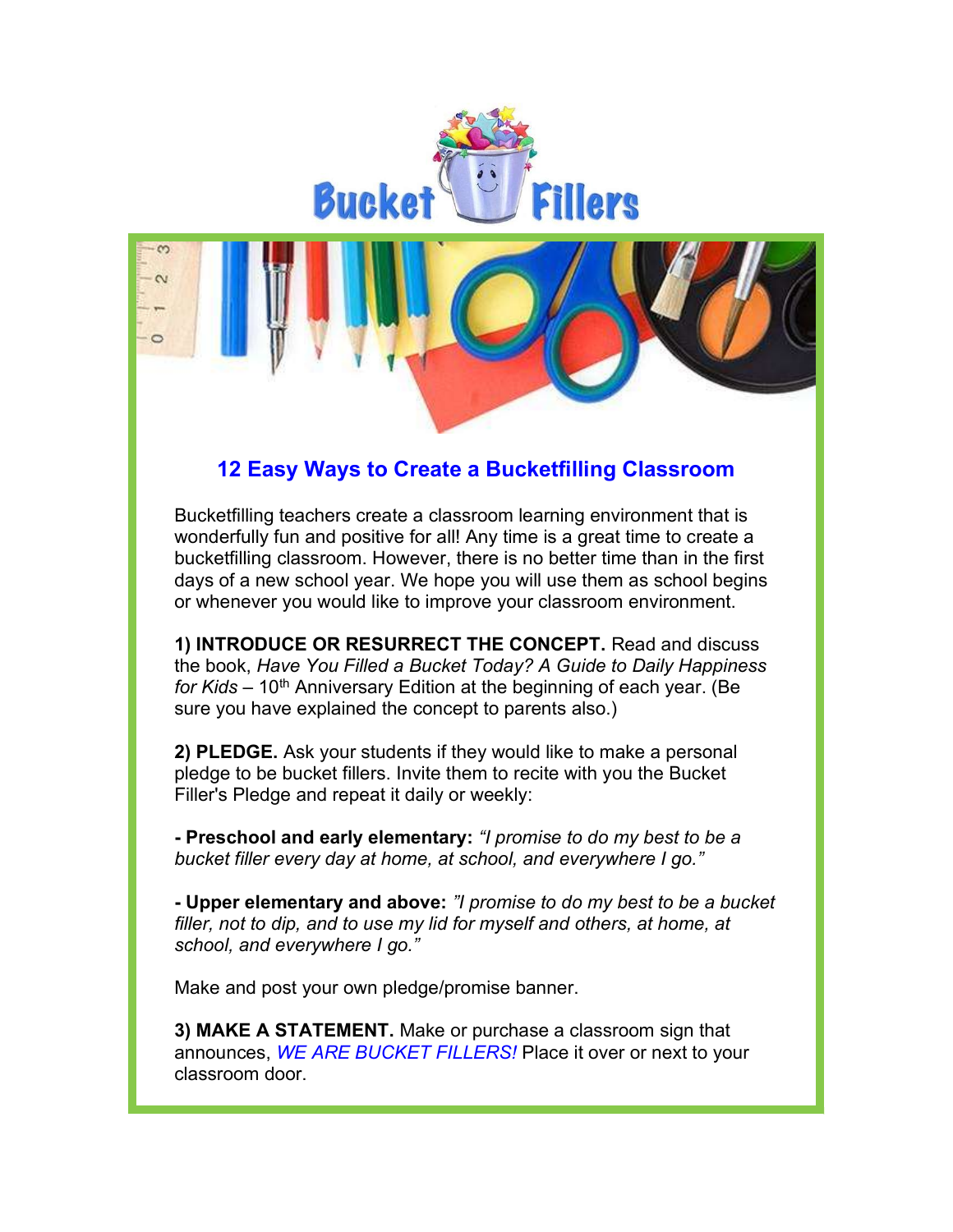4) USE THE LANGUAGE. Use statements like, "It really fills my bucket when you \_\_\_\_\_\_\_\_\_\_\_\_." "Is someone dipping into my bucket right now?" "Thanks for filling my bucket today."

5) BRAINSTORM. With your students, brainstorm different ways that you and your students can fill each others' buckets in class, i.e. by paying attention, helping, working together, congratulating, etc. Write the suggestions on large paper and post. You can also create a separate list of how you and your students might dip into each others' buckets in class, i.e. by interrupting, not completing assignments, cheating, excluding, etc.

6) REMIND. Tell your students often: "Remember to be a bucket filler today."

7) RECOGNIZE. Buy a small bucket and bag of pom-poms for your classroom. Add a smiley face. Tell your students that each time you observe bucket filling you will add a pompom to the class bucket. When it's full, let your students choose a possible way to celebrate.

8) DISPLAY AND USE. Buy or make small buckets for each child and other people related to your class or school. Make buckets from plastic drinking cups with pipe-cleaner handles or a paper bucket. Display the buckets on a classroom shelf or wall. Add names. We suggest filling these buckets with notes for short periods of time, such as one special month or week. You can make "Bucket Filler Notes.". Encourage your students to fill each other's buckets. Remind and monitor, as needed for this short period of time, to be sure that each bucket is filled.

9) REWARD. Be alert. Compliment and reward bucket filling in action. Consider awarding a "Bucket Filler of the Week" certificate for outstanding bucket filling. If possible, allow your class to participate in the selection process. Consider a grand prize for the "Bucket Filler of the Year."

10) GIVE ATTENTION TO EMPTY BUCKETS. Make it a priority to give positive attention to the children who are your biggest challenges. Look for the good. Fill these buckets each day with a smile, eye contact, appropriate touch, and sincere words of encouragement, kindness, or praise.

11) SHARE GOOD NEWS. At the end of each week, call, email or text one parent whose child has made significant progress. Praise their child's improvement, sharing specific details that will fill the parents' buckets.